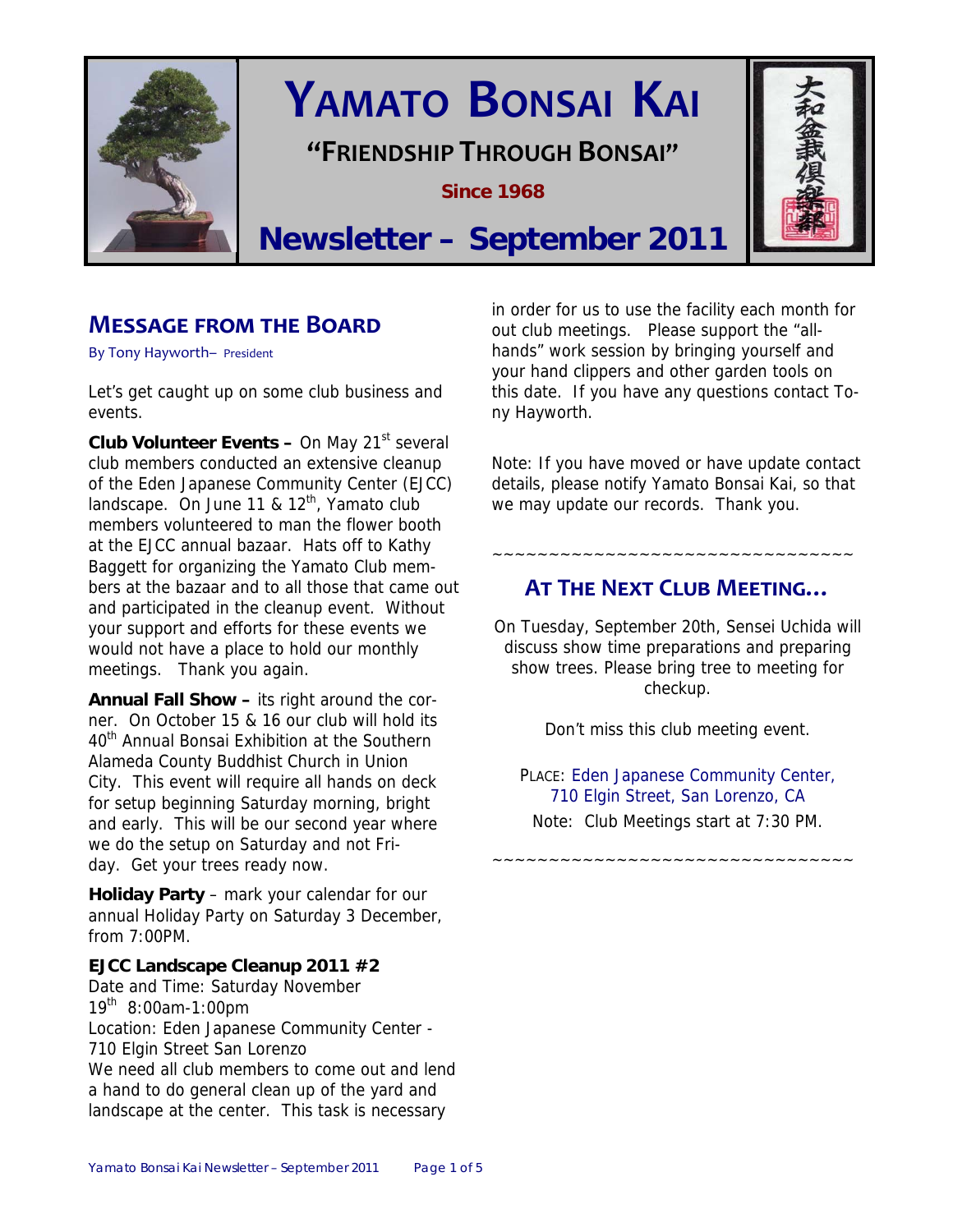

#### **Meeting Location Reminder**

Our monthly club meetings are now held at the Eden Japanese Community Center. The location address is 710 Elgin Street San Lorenzo.

#### **BONSAI AT CASTRO VALLEY ADULT SCHOOL**

~~~~~~~~~~~~~~~~~~~~~~~~~~~~~

#### By Noah Hanna

I was notified that the bonsai classes held at Castro Valley Adult School are in jeopardy due to not enough students enrolled in each class. Many of us have benefited from these classes in the past and would like to see them continue. If you are interested in enrolling, please contact Castro Valley Adult School or talk to Sensei, Mike Baker, or Mike Butler for more information on their classes.

Castro Valley Adult School: 4430 Alma Avenue Castro Valley, CA 94546-3104 (510) 886-1000

## **YAMATO FALL SHOW UPDATE**

~~~~~~~~~~~~~~~~~~~~~~~~~~~~~

By Mike Butler – Show Chairman

The 40th Annual Yamato Bonsai Show is less than 4 weeks away. I have been in contact with Sensei and have been requested to advise everyone that we are running out of time to bring in your show trees for approval. Please bring them to Grove Way Nursery.

We still need members to assist in either of both the Hospitality area and the Plant Sale area. I will be asking you at the show to assist.

Again to those who may have forgotten, we are starting setup on Saturday, October 15th at 6am. So if you can, please be there.

Also as a reminder, ticket sales are your club's only fundraiser for the year. So please sell or buy the 10 tickets that you were given-more if you would like.

We have not heard from any of you regarding donations for the silent auction and door prizes after the demonstrations. If you are going to make donations please let us know at the next general meeting on the 20th of September.

We will also have plenty of room at the Yamato plant sale booth. If you don't have the forms and tags for your sale trees, they will be available at the show.

I am the workshop chairman this year. We have not had any response regarding the workshop from members. As always, the cost is \$75 for 3 hours. You have until October 1st to contact me if you are planning to attend. If we do not have more than 6 attending I will cancel the workshop. I can be reached at mbutler639@sbcglobal.net and by phone at 510-917- 3592.

Hope to see you all at the show.



**SENSEI UCHIDA'S NOTES**

By Johnny Uchida – Club Sensei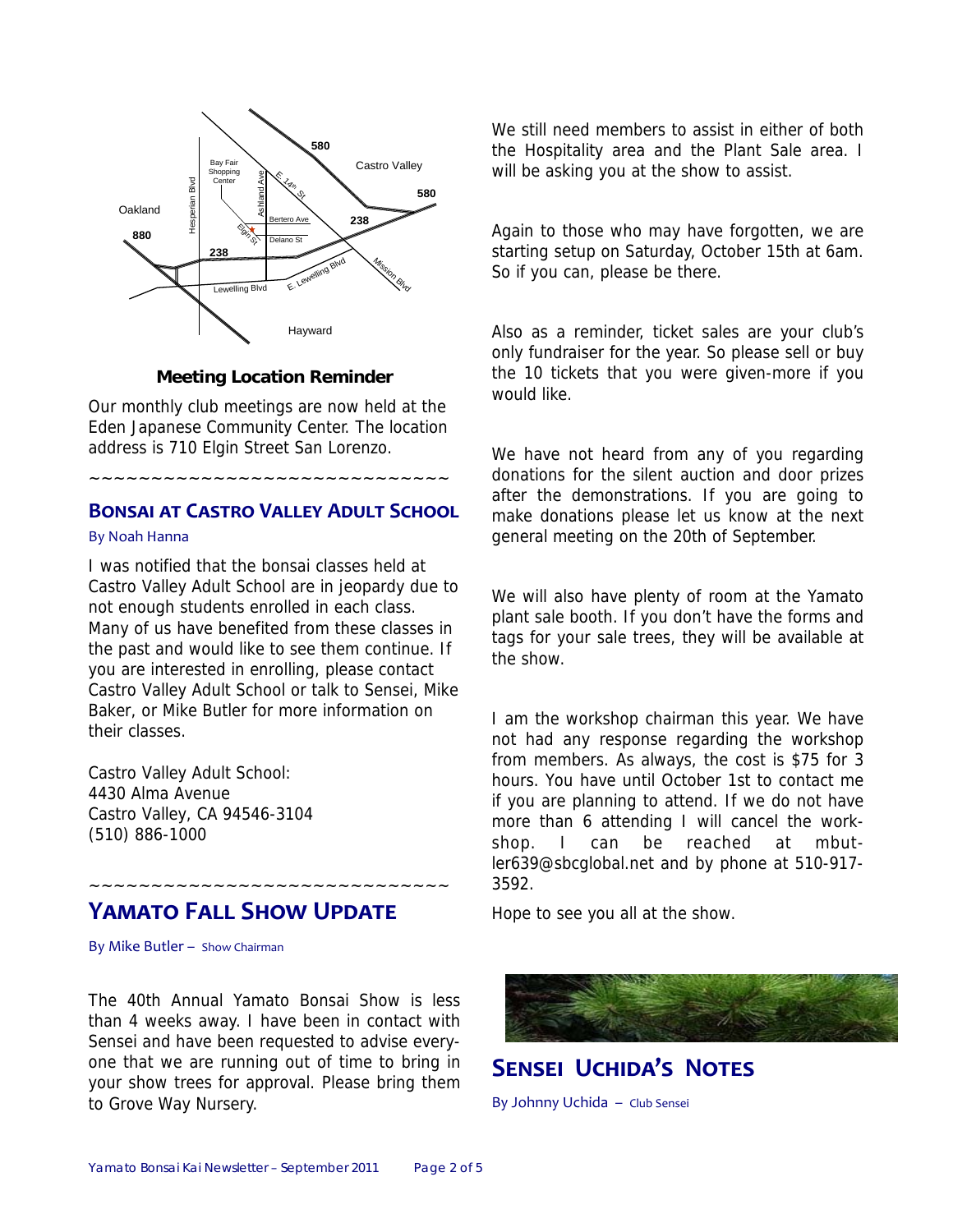Our show is coming up in only 30 days. You will have to pay attention to your show tree. If you think your tree is good enough for the show, I would like to see for the meeting. Bring over some tree you may have for critique. If you have any colorful trees I think it's a very good idea for the show. Bring them over and we will confirm at the meeting.

You will need a dai (stand) for each tree. There are different sizes and shapes of dais for different trees. If everything matches, it makes a big difference for the show. If you want get one come see me next month, you have a lot of time to prepare. Your good preparations will make our show very successful. There can be a lot of work to do. On the pot you may have dressing soil or moss, if it is fine moss. It is also a good idea to clean up the pot. We may have very hot day coming or raining day coming. Watch the weather very carefully.

See you at the next meeting.



~~~~~~~~~~~~~~~~~~~~~~~~~~~~~~~~~~~~

## **GSBF CALENDAR OF EVENTS**

(For a more complete list, please refer to Golden Statements calendar of events or visit the web site at www.gsbf-bonsai.org).

Some nearby scheduled events are:

#### **October 1**

#### **San Jose, California**

**Midori Bonsai Club: 50th Annual Bonsai Show**

in conjunction with the Spirit of Japantown Festival at the Wesley United Methodist, Fellowship Hall, 566 N. 5th Street. Hours are 10AM-5PM. Bonsai demonstration at 1PM by Kathy Shaner with a raffle at the end of the demonstration. Admission free.

#### **October 8-9 Oakland, California**

East Bay Bonsai Society: 50th Annual Show at the Lakeside Garden Club, 666 Bellevue Avenue. Hours are Saturday, 10AM-5PM and Sunday, 11AM-

4PM. There is an entrance fee to the park, but show entry is free and donations are welcome. Silent observers are welcome to the club's workshop on Saturday from 1PM-4PM. A demonstration by Kathy Shaner will from 1-4 PM, Sunday, followed by a raffle of bonsai and related items. A large selection of club member consignments will be for sale throughout the show. Contact Janice Dilbeck, 925-458-3845, or John Nackley, 510-693-2423 for more information.

#### **October 22-23 Sacramento, California**

**Capitol City Bonsai Association: 12th Anniversary Show** to support the GSBF Bonsai Garden at Lake Merritt and the Sacramento bonsai clubs. Location is the Shepard Garden and Arts Center, 3330 McKinley Blvd. in McKinley Park. Show hours are Saturday, 10AM-5PM and Sunday, 10AM-4PM. Demonstration both days at 1:30PM by sponsor clubs with special bonsai raffle drawings to follow. Vendor and club member sales areas. Contact Gary Judd, **juddbonsai@att.net** or 916-622-8048 for more information.

#### **October 27, 28, 29, 30 Riverside, California**

GOLDEN STATE BONSAI FEDERATION CONVENTION XXXIV, Bonsai Full Circle at the Marriott Hotel & Convention Center, 3400 Market Street. Headliners are: Kathy Shaner, Ryan Neil, Roy Nagatoshi and Pedro Morales. Demonstrations, seminars, critiques, workshops, benefit drawings, vendors and more. More information forthcoming.



## **YAMATO CLASSIFIEDS**

**Pre-Bonsai and Bonsai - For Sale** – Tony Hayworth has many bonsai and pre-bonsai material for sale… including some large landscape sized bonsai styled trees. These would make great focal points for any landscape or yard redo projects that you may be planning. I am overstocked and want to move this material to a good home. Is that you?

I have a few pots for cheap also.

Contact Tony Hayworth early for best selection.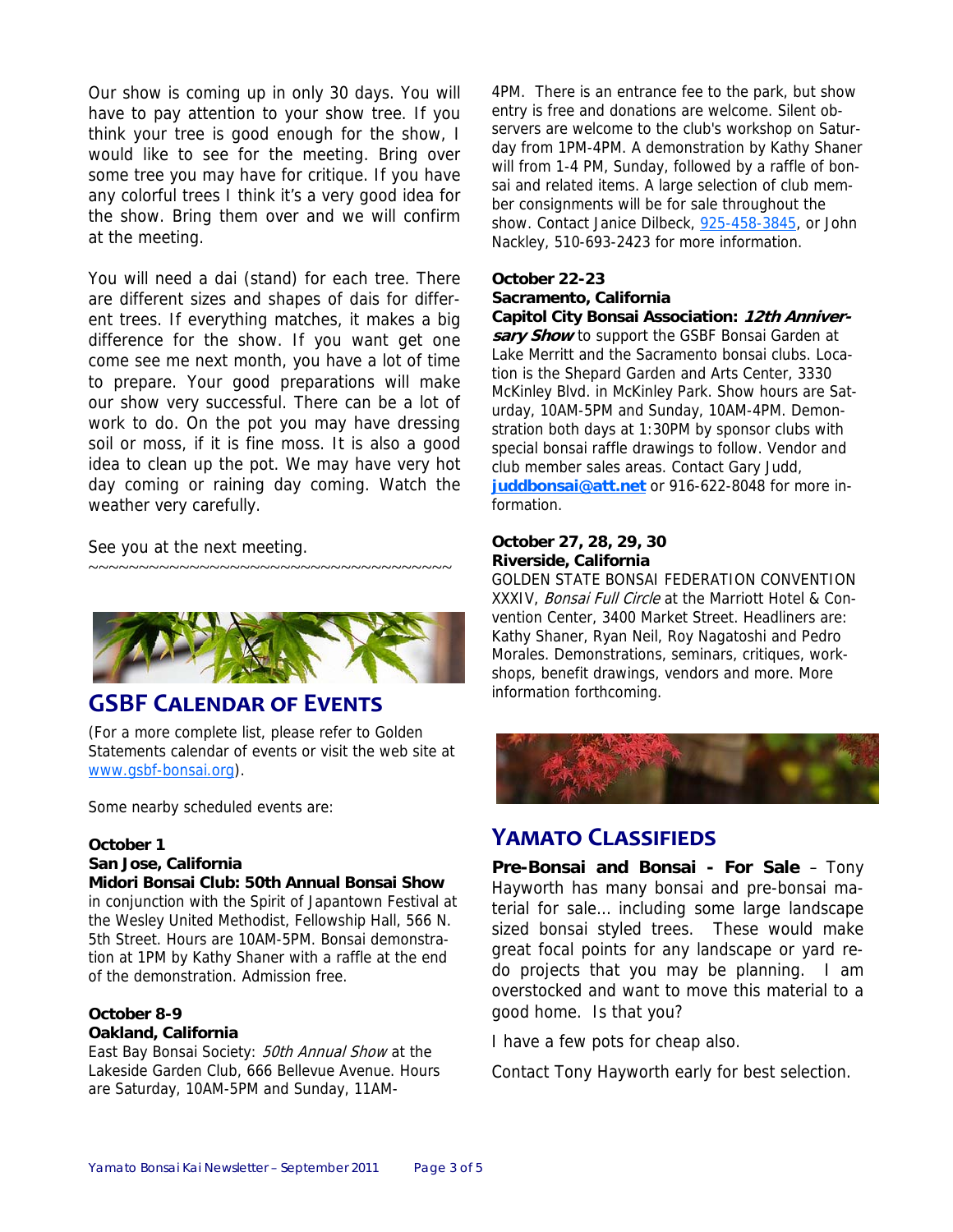## **CONTACT US**

If you need to mail anything to the club in general, please send to:

> **YAMATO BONSAI KAI P. O. Box 770 Union City, CA 94587-0770**

If there is anything you would like to contribute or comment on regarding the newsletter, contact the editor, Noah Hanna, at noah@invalidargument.com

If you have moved, or changed your email address, please notify Yamato Bonsai Kai, so that we may update our contact and mailing list information. Thank you.